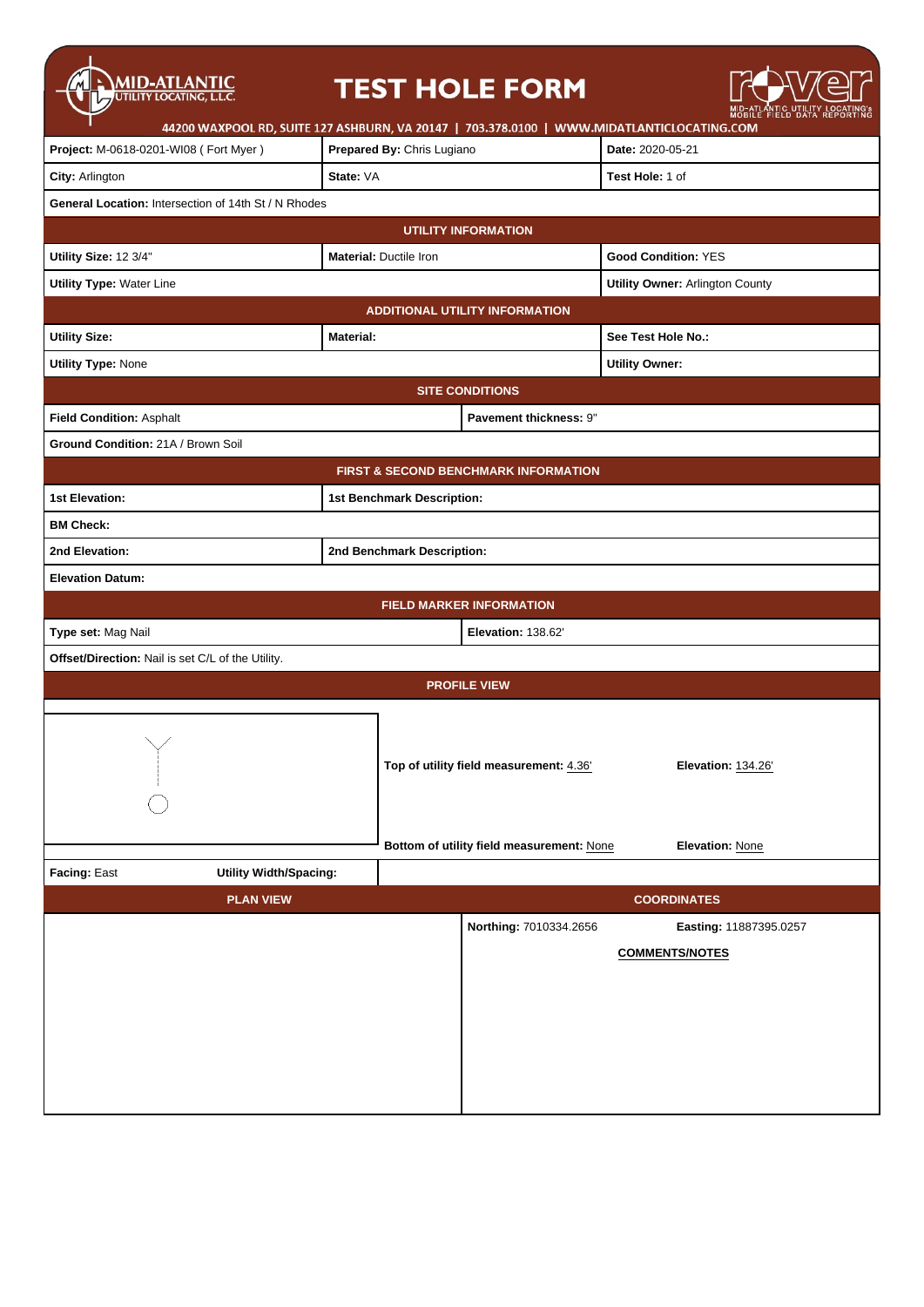| <b>MID-ATLANTIC</b><br>UTILITY LOCATING, L.L.C.         |                               | <b>TEST HOLE FORM</b>                                                                      |                                                 |  |  |
|---------------------------------------------------------|-------------------------------|--------------------------------------------------------------------------------------------|-------------------------------------------------|--|--|
|                                                         |                               | 44200 WAXPOOL RD, SUITE 127 ASHBURN, VA 20147   703.378.0100   WWW.MIDATLANTICLOCATING.COM |                                                 |  |  |
| Project: M-0618-0201-WI08 (Fort Myer)                   | Prepared By: Chris Lugiano    |                                                                                            | Date: 2020-05-21                                |  |  |
| City: Arlington                                         | State: VA                     |                                                                                            | Test Hole: 2 of                                 |  |  |
| General Location: Intersection of 14th St / N Rhodes    |                               |                                                                                            |                                                 |  |  |
|                                                         | <b>UTILITY INFORMATION</b>    |                                                                                            |                                                 |  |  |
| Utility Size: A - (3) 4"                                | Material: PVC (Gray)          |                                                                                            | <b>Good Condition: YES</b>                      |  |  |
| <b>Utility Type: Communication Conduits</b>             |                               |                                                                                            | <b>Utility Owner:</b>                           |  |  |
|                                                         |                               | <b>ADDITIONAL UTILITY INFORMATION</b>                                                      |                                                 |  |  |
| Utility Size: B - 12 3/4"                               | <b>Material: Ductile Iron</b> |                                                                                            | See Test Hole No.:                              |  |  |
| <b>Utility Type: Water Line</b>                         |                               |                                                                                            | <b>Utility Owner: Arlington County</b>          |  |  |
|                                                         |                               | <b>SITE CONDITIONS</b>                                                                     |                                                 |  |  |
| Field Condition: Asphalt                                |                               | Pavement thickness: 12"                                                                    |                                                 |  |  |
| Ground Condition: 21A / Brown Soil                      |                               |                                                                                            |                                                 |  |  |
|                                                         |                               | <b>FIRST &amp; SECOND BENCHMARK INFORMATION</b>                                            |                                                 |  |  |
| <b>1st Elevation:</b>                                   | 1st Benchmark Description:    |                                                                                            |                                                 |  |  |
| <b>BM Check:</b>                                        |                               |                                                                                            |                                                 |  |  |
| 2nd Elevation:                                          | 2nd Benchmark Description:    |                                                                                            |                                                 |  |  |
| <b>Elevation Datum:</b>                                 |                               |                                                                                            |                                                 |  |  |
|                                                         |                               | <b>FIELD MARKER INFORMATION</b>                                                            |                                                 |  |  |
| Type set: Mag Nail<br><b>Elevation: 137.52'</b>         |                               |                                                                                            |                                                 |  |  |
| Offset/Direction: Nail is set C/L of the Configuration. |                               |                                                                                            |                                                 |  |  |
| <b>PROFILE VIEW</b>                                     |                               |                                                                                            |                                                 |  |  |
| A<br>$\circ \circ \circ$                                |                               | Top of utility field measurement: $A = 3.06'$                                              | Elevation: 134.46'                              |  |  |
|                                                         | 4.66                          | Bottom of utility field measurement: $B =$                                                 | Elevation: 132.86'                              |  |  |
| Facing: East                                            | Utility Width/Spacing: 15"    |                                                                                            |                                                 |  |  |
| <b>PLAN VIEW</b>                                        |                               |                                                                                            | <b>COORDINATES</b>                              |  |  |
|                                                         |                               | Northing: 7010343.0346                                                                     | Easting: 11887407.3357<br><b>COMMENTS/NOTES</b> |  |  |
|                                                         |                               |                                                                                            |                                                 |  |  |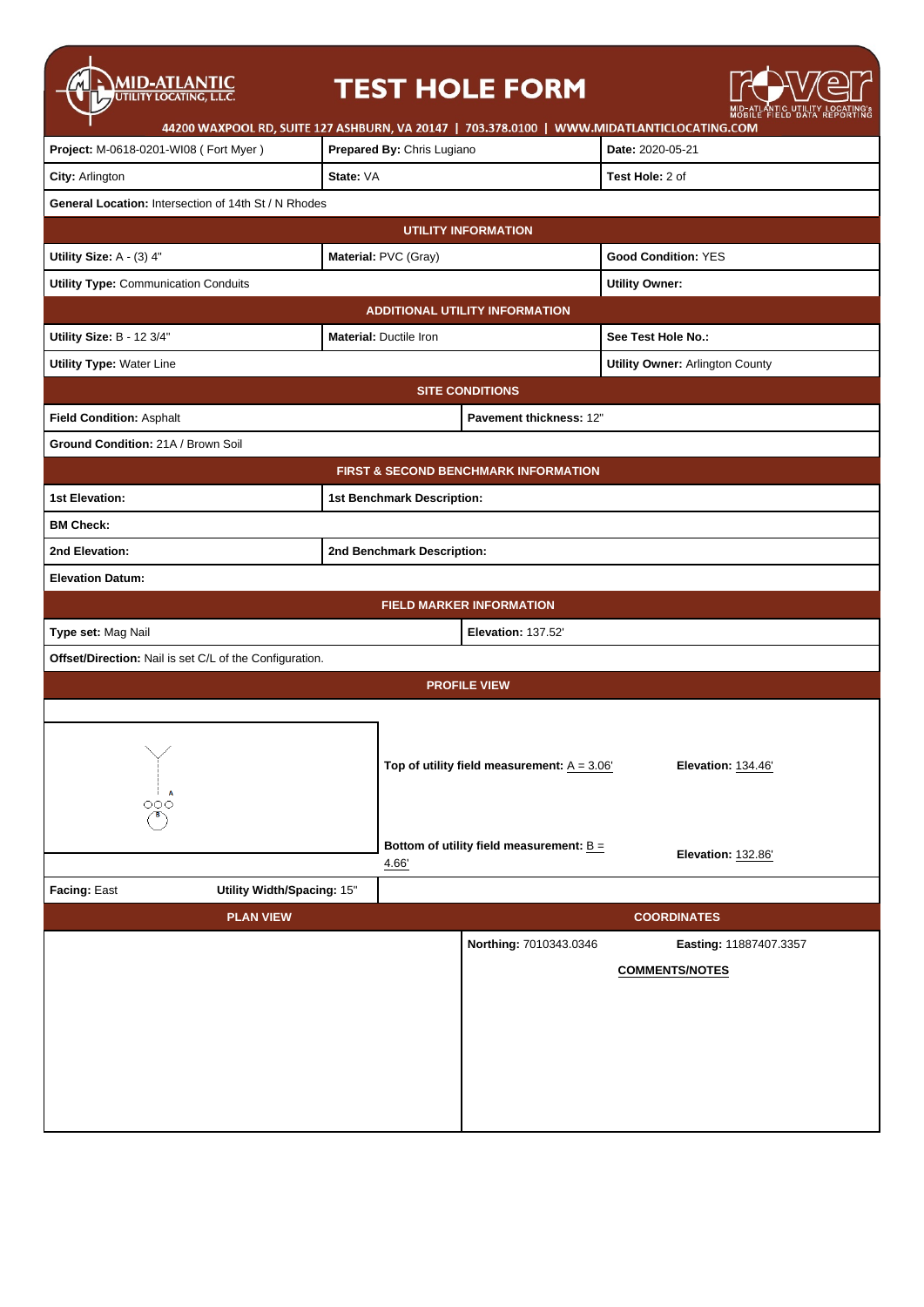| MID-ATLANTIC<br>44200 WAXPOOL RD, SUITE 127 ASHBURN, VA 20147   703.378.0100   WWW.MIDATLANTICLOCATING.COM |                            |                            | <b>TEST HOLE FORM</b>                                                                |                                       | MID-AILANTIC UTILITY LOI<br>MOBILE FIELD DATA REF |  |
|------------------------------------------------------------------------------------------------------------|----------------------------|----------------------------|--------------------------------------------------------------------------------------|---------------------------------------|---------------------------------------------------|--|
| Project: M-0618-0201-WI08 (Fort Myer)                                                                      | Prepared By: Chris Lugiano |                            |                                                                                      | Date: 2020-05-20                      |                                                   |  |
| City: Arlington                                                                                            | State: VA                  |                            |                                                                                      | Test Hole: 3 of                       |                                                   |  |
| General Location: 14th St / N Rhodes                                                                       |                            |                            |                                                                                      |                                       |                                                   |  |
|                                                                                                            |                            |                            | <b>UTILITY INFORMATION</b>                                                           |                                       |                                                   |  |
| Utility Size: (3) 4"                                                                                       |                            | Material: PVC (Gray)       |                                                                                      | <b>Good Condition: YES</b>            |                                                   |  |
| <b>Utility Type: Communication Conduits</b>                                                                |                            |                            |                                                                                      | <b>Utility Owner:</b>                 |                                                   |  |
|                                                                                                            |                            |                            | <b>ADDITIONAL UTILITY INFORMATION</b>                                                |                                       |                                                   |  |
| <b>Utility Size:</b>                                                                                       | <b>Material:</b>           |                            |                                                                                      | See Test Hole No.:                    |                                                   |  |
| <b>Utility Type: None</b>                                                                                  |                            |                            |                                                                                      | <b>Utility Owner:</b>                 |                                                   |  |
|                                                                                                            |                            |                            | <b>SITE CONDITIONS</b>                                                               |                                       |                                                   |  |
| Field Condition: Asphalt                                                                                   |                            |                            | Pavement thickness: 9"                                                               |                                       |                                                   |  |
| Ground Condition: Brown Soil / Sand                                                                        |                            |                            |                                                                                      |                                       |                                                   |  |
|                                                                                                            |                            |                            | <b>FIRST &amp; SECOND BENCHMARK INFORMATION</b>                                      |                                       |                                                   |  |
| <b>1st Elevation:</b>                                                                                      |                            | 1st Benchmark Description: |                                                                                      |                                       |                                                   |  |
| <b>BM Check:</b>                                                                                           |                            |                            |                                                                                      |                                       |                                                   |  |
| 2nd Elevation:                                                                                             |                            | 2nd Benchmark Description: |                                                                                      |                                       |                                                   |  |
| <b>Elevation Datum:</b>                                                                                    |                            |                            |                                                                                      |                                       |                                                   |  |
|                                                                                                            |                            |                            | FIELD MARKER INFORMATION                                                             |                                       |                                                   |  |
| Type set: Mag Nail                                                                                         |                            |                            | <b>Elevation: 137.95'</b>                                                            |                                       |                                                   |  |
| Offset/Direction: Nail is set C/L of the Utility.                                                          |                            |                            |                                                                                      |                                       |                                                   |  |
|                                                                                                            |                            |                            | <b>PROFILE VIEW</b>                                                                  |                                       |                                                   |  |
|                                                                                                            |                            |                            | Top of utility field measurement: 3.16'<br>Bottom of utility field measurement: None | Elevation: 134.79'<br>Elevation: None |                                                   |  |
| Facing: North<br>Utility Width/Spacing: 14"                                                                |                            |                            |                                                                                      |                                       |                                                   |  |
| <b>PLAN VIEW</b>                                                                                           |                            |                            |                                                                                      | <b>COORDINATES</b>                    |                                                   |  |
|                                                                                                            |                            |                            | Northing: 7010335.9626                                                               |                                       | Easting: 11887402.9587                            |  |
|                                                                                                            |                            |                            |                                                                                      | <b>COMMENTS/NOTES</b>                 |                                                   |  |
|                                                                                                            |                            |                            |                                                                                      |                                       |                                                   |  |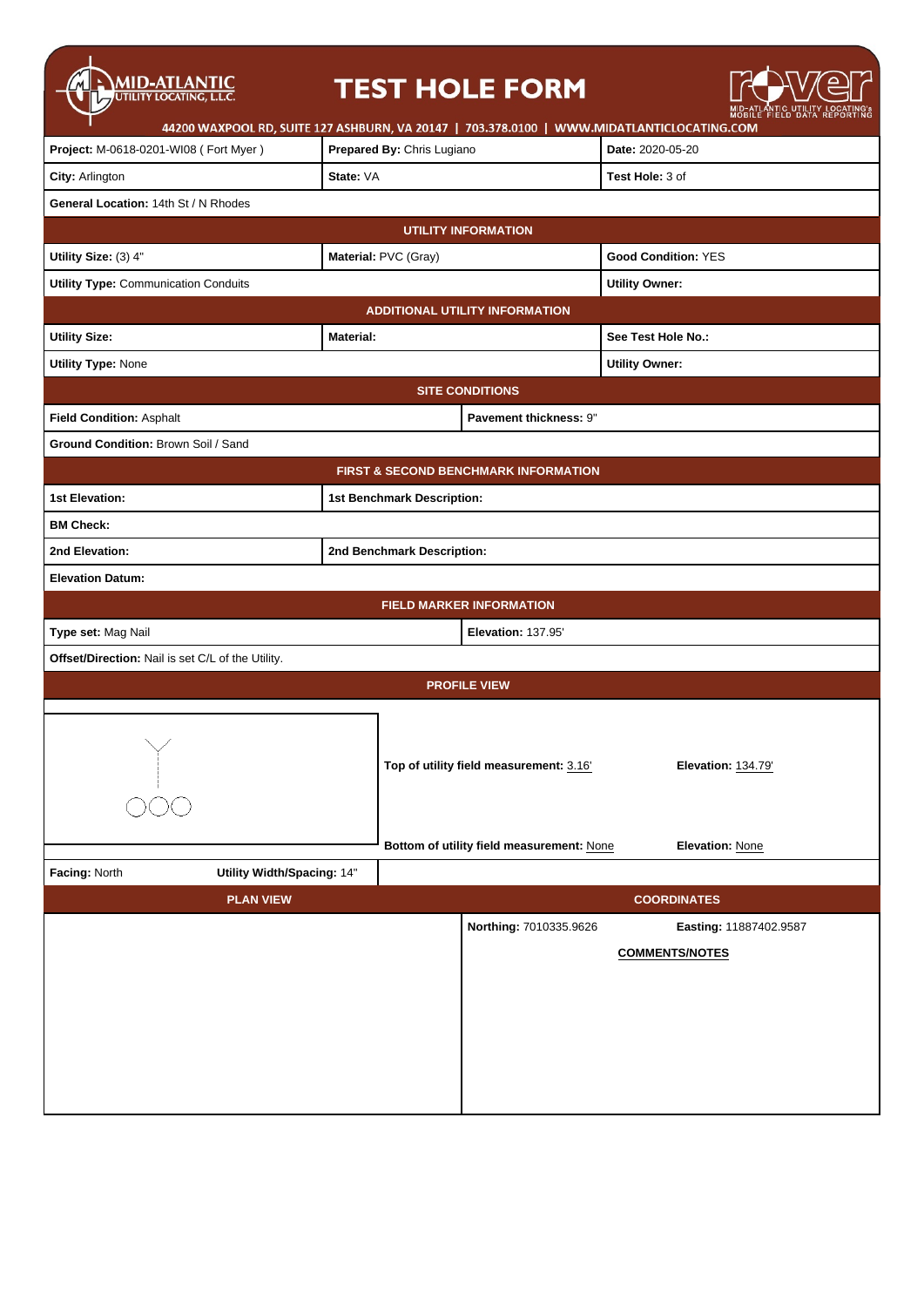| <b>MID-ATLANTIC</b><br>UTILITY LOCATING, L.L.C.              |                                           | <b>TEST HOLE FORM</b>                   |                                |                                |  |
|--------------------------------------------------------------|-------------------------------------------|-----------------------------------------|--------------------------------|--------------------------------|--|
| 44200 WAXPOOL RD, SUITE 127 ASHBURN, VA 20147   703.378.0100 |                                           |                                         |                                | WWW.MIDATLANTICLOCATING.COM    |  |
| Project: M-0618-0201-WI08 (Fort Myer)                        | Prepared By: Chris Lugiano                |                                         |                                | Date: 2020-05-20               |  |
| City: Arlington                                              | State: VA                                 |                                         |                                | Test Hole: 5 of                |  |
| General Location: N Rhodes / N Queen (Near Bridge)           |                                           |                                         |                                |                                |  |
|                                                              |                                           | <b>UTILITY INFORMATION</b>              |                                |                                |  |
| Utility Size: 2 1/2"                                         | <b>Material: Steel</b>                    |                                         |                                | <b>Good Condition: YES</b>     |  |
| <b>Utility Type: Electric Conduit</b>                        |                                           |                                         |                                | <b>Utility Owner: Dominion</b> |  |
|                                                              |                                           | <b>ADDITIONAL UTILITY INFORMATION</b>   |                                |                                |  |
| <b>Utility Size:</b>                                         | <b>Material:</b>                          |                                         |                                | See Test Hole No.:             |  |
| <b>Utility Type: None</b>                                    |                                           |                                         |                                | <b>Utility Owner:</b>          |  |
|                                                              |                                           | <b>SITE CONDITIONS</b>                  |                                |                                |  |
| Field Condition: Asphalt                                     |                                           |                                         | <b>Pavement thickness: 11"</b> |                                |  |
| Ground Condition: Brown Soil / Sand                          |                                           |                                         |                                |                                |  |
|                                                              |                                           | FIRST & SECOND BENCHMARK INFORMATION    |                                |                                |  |
| <b>1st Elevation:</b>                                        |                                           | 1st Benchmark Description:              |                                |                                |  |
| <b>BM Check:</b>                                             |                                           |                                         |                                |                                |  |
| 2nd Elevation:                                               |                                           | 2nd Benchmark Description:              |                                |                                |  |
| <b>Elevation Datum:</b>                                      |                                           |                                         |                                |                                |  |
|                                                              |                                           | <b>FIELD MARKER INFORMATION</b>         |                                |                                |  |
| Type set: Mag Nail<br>Elevation: 139.07'                     |                                           |                                         |                                |                                |  |
| Offset/Direction: Nail is set C/L of the Utility.            |                                           |                                         |                                |                                |  |
| <b>PROFILE VIEW</b>                                          |                                           |                                         |                                |                                |  |
|                                                              |                                           |                                         |                                |                                |  |
|                                                              |                                           |                                         |                                |                                |  |
|                                                              |                                           | Top of utility field measurement: 2.72' |                                | Elevation: 136.35'             |  |
| ∩                                                            |                                           |                                         |                                |                                |  |
|                                                              |                                           |                                         |                                |                                |  |
|                                                              | Bottom of utility field measurement: None |                                         |                                | Elevation: None                |  |
| Facing: North<br><b>Utility Width/Spacing:</b>               |                                           |                                         |                                |                                |  |
| <b>PLAN VIEW</b>                                             |                                           |                                         |                                | <b>COORDINATES</b>             |  |
|                                                              |                                           |                                         | Northing: 7010162.4456         | Easting: 11887714.8367         |  |
|                                                              |                                           |                                         |                                | <b>COMMENTS/NOTES</b>          |  |
|                                                              |                                           |                                         |                                |                                |  |
|                                                              |                                           |                                         |                                |                                |  |
|                                                              |                                           |                                         |                                |                                |  |
|                                                              |                                           |                                         |                                |                                |  |
|                                                              |                                           |                                         |                                |                                |  |
|                                                              |                                           |                                         |                                |                                |  |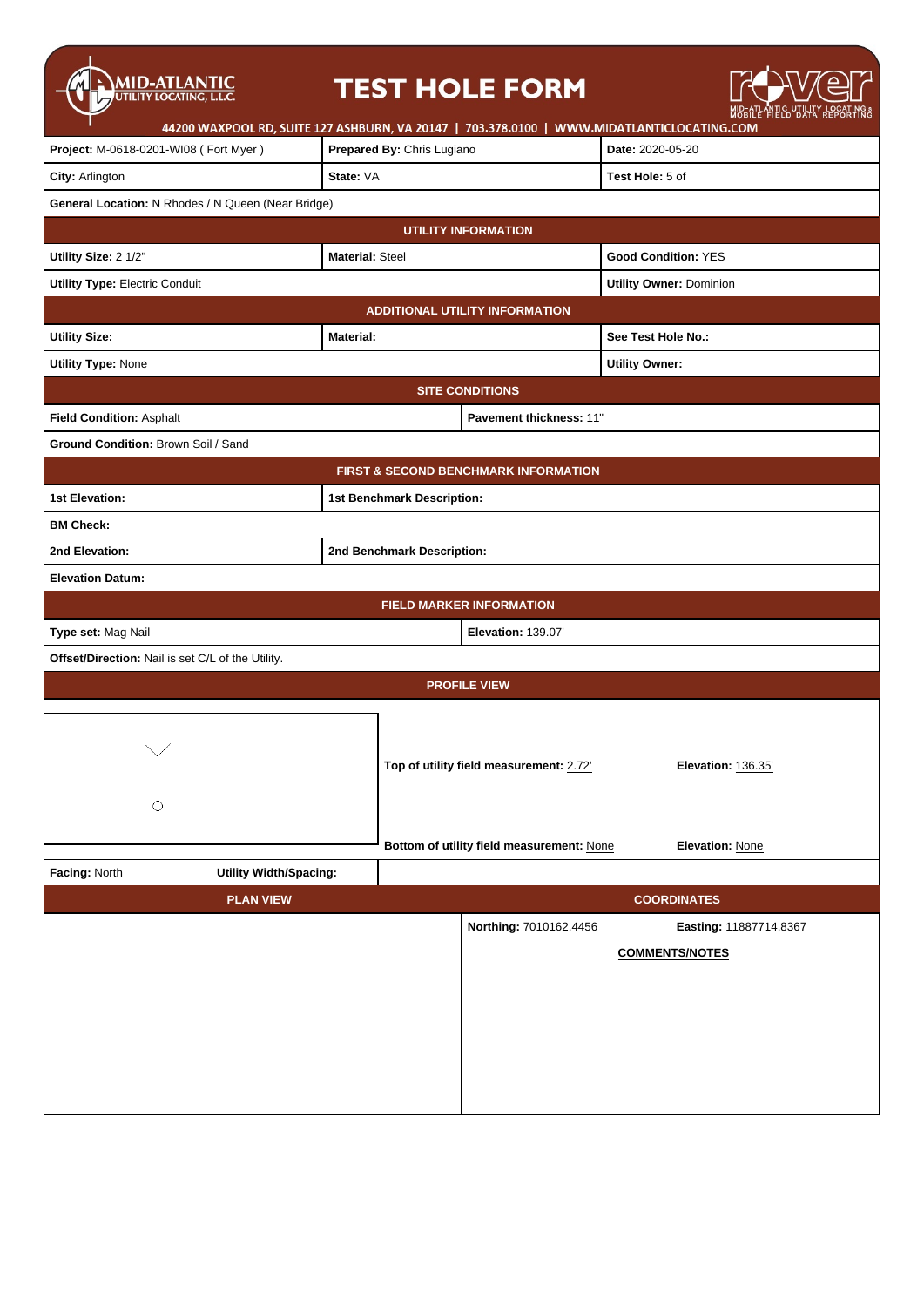| <b>MID-ATLANTIC</b><br>UTILITY LOCATING, L.L.C.                               |                      | <b>TEST HOLE FORM</b>                                                                      |                               |  |  |
|-------------------------------------------------------------------------------|----------------------|--------------------------------------------------------------------------------------------|-------------------------------|--|--|
|                                                                               |                      | 44200 WAXPOOL RD, SUITE 127 ASHBURN, VA 20147   703.378.0100   WWW.MIDATLANTICLOCATING.COM |                               |  |  |
| Project: M-0618-0201-WI08 (Fort Myer)                                         |                      | Prepared By: Chris Lugiano                                                                 | Date: 2020-05-22              |  |  |
| City: Arlington                                                               | State: VA            |                                                                                            | Test Hole: 6 of               |  |  |
| General Location: Middle of Arlington Blvd Service / N Rhodes Rd Intersection |                      |                                                                                            |                               |  |  |
| <b>UTILITY INFORMATION</b>                                                    |                      |                                                                                            |                               |  |  |
| Utility Size: 10" ID                                                          | <b>Material: RCP</b> |                                                                                            | <b>Good Condition: YES</b>    |  |  |
| <b>Utility Type: Sanitary Line</b>                                            |                      |                                                                                            | <b>Utility Owner:</b>         |  |  |
|                                                                               |                      | <b>ADDITIONAL UTILITY INFORMATION</b>                                                      |                               |  |  |
| <b>Utility Size:</b>                                                          | <b>Material:</b>     |                                                                                            | See Test Hole No.:            |  |  |
| <b>Utility Type: None</b>                                                     |                      |                                                                                            | <b>Utility Owner:</b>         |  |  |
|                                                                               |                      | <b>SITE CONDITIONS</b>                                                                     |                               |  |  |
| Field Condition: Asphalt                                                      |                      | <b>Pavement thickness:</b>                                                                 |                               |  |  |
| <b>Ground Condition:</b>                                                      |                      |                                                                                            |                               |  |  |
|                                                                               |                      | <b>FIRST &amp; SECOND BENCHMARK INFORMATION</b>                                            |                               |  |  |
| 1st Elevation:                                                                |                      | 1st Benchmark Description:                                                                 |                               |  |  |
| <b>BM Check:</b>                                                              |                      |                                                                                            |                               |  |  |
| 2nd Elevation:                                                                |                      | 2nd Benchmark Description:                                                                 |                               |  |  |
| <b>Elevation Datum:</b>                                                       |                      |                                                                                            |                               |  |  |
| <b>FIELD MARKER INFORMATION</b>                                               |                      |                                                                                            |                               |  |  |
| Type set: Paint Marker<br>Elevation: 140.03'                                  |                      |                                                                                            |                               |  |  |
| Offset/Direction:                                                             |                      |                                                                                            |                               |  |  |
|                                                                               |                      | <b>PROFILE VIEW</b>                                                                        |                               |  |  |
|                                                                               |                      |                                                                                            |                               |  |  |
| $\mathcal{N} = \mathcal{N}$                                                   |                      |                                                                                            |                               |  |  |
|                                                                               |                      | Top of utility field measurement: 15.65'<br>Elevation: 124.38'                             |                               |  |  |
|                                                                               |                      |                                                                                            |                               |  |  |
|                                                                               |                      | Bottom of utility field measurement: None                                                  | <b>Elevation: None</b>        |  |  |
| Facing: Northeast<br><b>Utility Width/Spacing:</b>                            |                      |                                                                                            |                               |  |  |
| <b>PLAN VIEW</b>                                                              |                      |                                                                                            | <b>COORDINATES</b>            |  |  |
|                                                                               |                      | Northing: 7010134.8780                                                                     | <b>Easting: 11887754.4900</b> |  |  |
|                                                                               |                      |                                                                                            | <b>COMMENTS/NOTES</b>         |  |  |
|                                                                               |                      | Crew took measurements from inside MH.                                                     |                               |  |  |
|                                                                               |                      |                                                                                            |                               |  |  |
|                                                                               |                      |                                                                                            |                               |  |  |
|                                                                               |                      |                                                                                            |                               |  |  |
|                                                                               |                      |                                                                                            |                               |  |  |
|                                                                               |                      |                                                                                            |                               |  |  |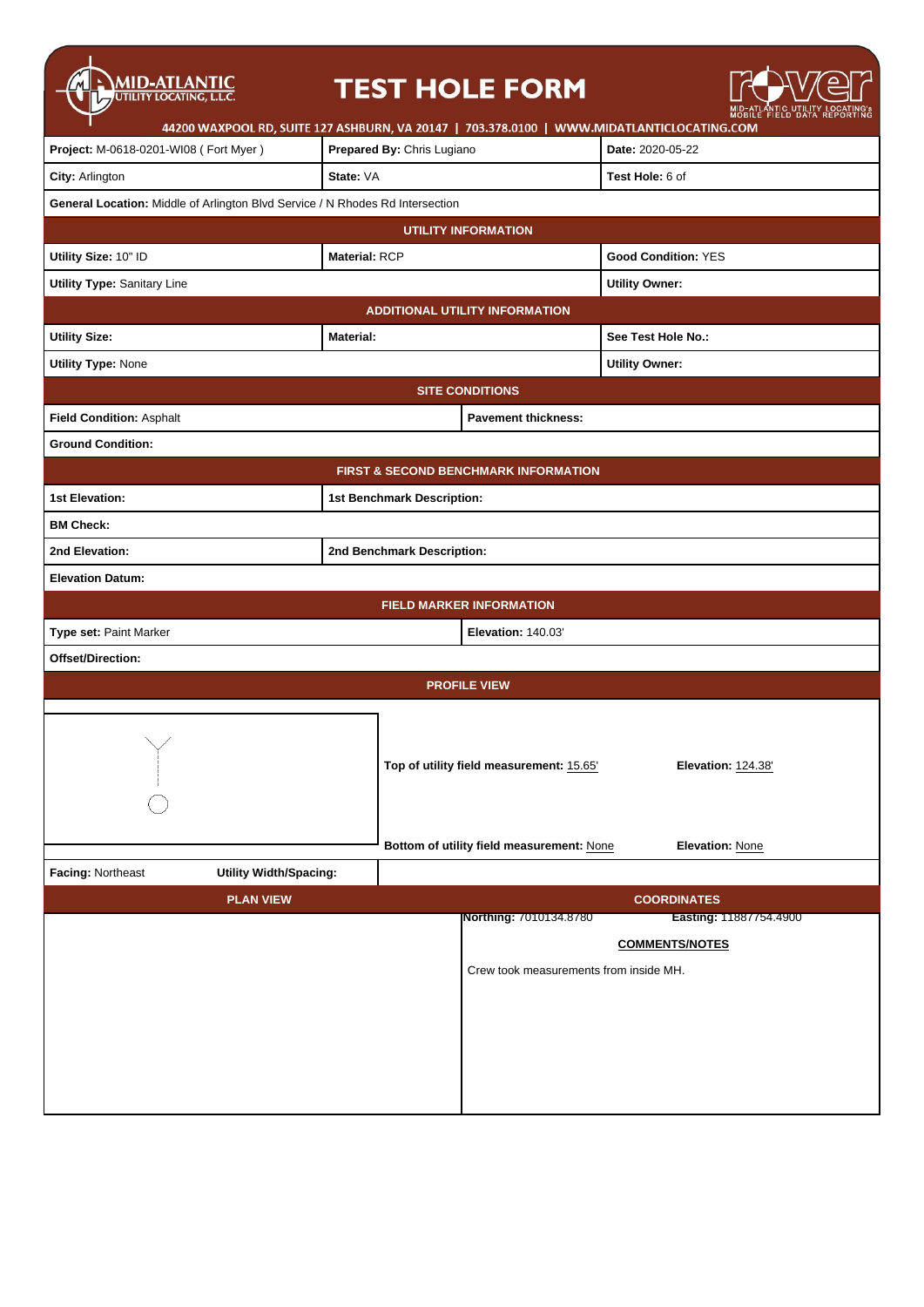| <b>MID-ATLANTIC</b><br>UTILITY LOCATING, L.L.C.                                            |                               | <b>TEST HOLE FORM</b>                     |                            |  |  |
|--------------------------------------------------------------------------------------------|-------------------------------|-------------------------------------------|----------------------------|--|--|
| 44200 WAXPOOL RD, SUITE 127 ASHBURN, VA 20147   703.378.0100   WWW.MIDATLANTICLOCATING.COM |                               |                                           |                            |  |  |
| Project: M-0618-0201-WI08 (Fort Myer)                                                      | Prepared By: Chris Lugiano    |                                           | Date: 2020-05-21           |  |  |
| City: Arlington                                                                            | State: VA                     |                                           | Test Hole: 7 of            |  |  |
| General Location: Intersection of 14th St / N Rhodes                                       |                               |                                           |                            |  |  |
|                                                                                            |                               | <b>UTILITY INFORMATION</b>                |                            |  |  |
| Utility Size: 6 3/4"                                                                       | <b>Material: Ductile Iron</b> |                                           | <b>Good Condition: YES</b> |  |  |
| <b>Utility Type: Water Line</b>                                                            |                               | <b>Utility Owner: Arlington County</b>    |                            |  |  |
|                                                                                            |                               | <b>ADDITIONAL UTILITY INFORMATION</b>     |                            |  |  |
| <b>Utility Size:</b>                                                                       | <b>Material:</b>              |                                           | See Test Hole No.:         |  |  |
| <b>Utility Type: None</b>                                                                  |                               |                                           | <b>Utility Owner:</b>      |  |  |
|                                                                                            |                               | <b>SITE CONDITIONS</b>                    |                            |  |  |
| Field Condition: Asphalt                                                                   |                               | Pavement thickness: 11"                   |                            |  |  |
| <b>Ground Condition: Brown Soil</b>                                                        |                               |                                           |                            |  |  |
|                                                                                            |                               | FIRST & SECOND BENCHMARK INFORMATION      |                            |  |  |
| <b>1st Elevation:</b>                                                                      | 1st Benchmark Description:    |                                           |                            |  |  |
| <b>BM Check:</b>                                                                           |                               |                                           |                            |  |  |
| 2nd Elevation:                                                                             | 2nd Benchmark Description:    |                                           |                            |  |  |
| <b>Elevation Datum:</b>                                                                    |                               |                                           |                            |  |  |
|                                                                                            |                               | <b>FIELD MARKER INFORMATION</b>           |                            |  |  |
| Type set: Mag Nail                                                                         |                               |                                           |                            |  |  |
| Offset/Direction: Nail is set C/L of the Utility.                                          |                               |                                           |                            |  |  |
| <b>PROFILE VIEW</b>                                                                        |                               |                                           |                            |  |  |
| $\sim$<br>$\overline{\phantom{a}}$                                                         |                               | Top of utility field measurement: 4.98'   | Elevation: 140.91'         |  |  |
|                                                                                            |                               | Bottom of utility field measurement: None | Elevation: None            |  |  |
| Facing: Southwest<br><b>Utility Width/Spacing:</b>                                         |                               |                                           |                            |  |  |
| <b>PLAN VIEW</b>                                                                           |                               |                                           | <b>COORDINATES</b>         |  |  |
|                                                                                            |                               | Northing: 7010061.9476                    | Easting: 11887821.5527     |  |  |
|                                                                                            |                               |                                           | <b>COMMENTS/NOTES</b>      |  |  |
|                                                                                            |                               |                                           |                            |  |  |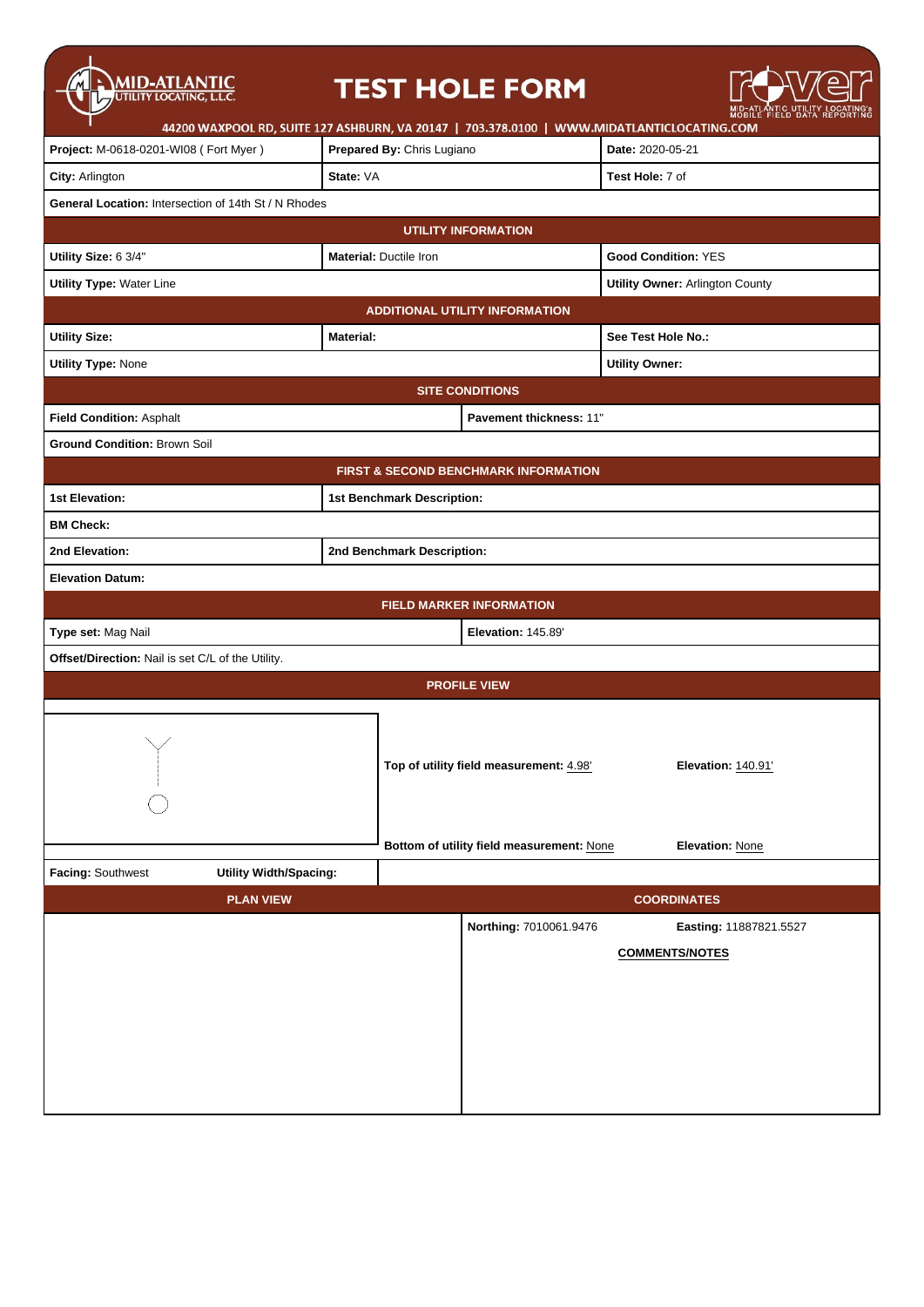| <b>MID-ATLANTIC</b><br>UTILITY LOCATING, L.L.C.              |                            |                               | <b>TEST HOLE FORM</b>                           |                                        |                        |  |
|--------------------------------------------------------------|----------------------------|-------------------------------|-------------------------------------------------|----------------------------------------|------------------------|--|
| 44200 WAXPOOL RD, SUITE 127 ASHBURN, VA 20147   703.378.0100 |                            |                               |                                                 | WWW.MIDATLANTICLOCATING.COM            |                        |  |
| Project: M-0618-0201-WI08 (Fort Myer)                        | Prepared By: Chris Lugiano |                               |                                                 | Date: 2020-05-21                       |                        |  |
| City: Arlington                                              | State: VA                  |                               |                                                 | Test Hole: 8 of                        |                        |  |
| General Location: 12 N Queen                                 |                            |                               |                                                 |                                        |                        |  |
|                                                              |                            |                               | <b>UTILITY INFORMATION</b>                      |                                        |                        |  |
| Utility Size: 6 3/4"                                         |                            | <b>Material: Ductile Iron</b> |                                                 | <b>Good Condition: YES</b>             |                        |  |
| <b>Utility Type: Water Line</b>                              |                            |                               |                                                 | <b>Utility Owner: Arlington County</b> |                        |  |
|                                                              |                            |                               | <b>ADDITIONAL UTILITY INFORMATION</b>           |                                        |                        |  |
| <b>Utility Size:</b>                                         | <b>Material:</b>           |                               |                                                 | See Test Hole No.:                     |                        |  |
| <b>Utility Type: None</b>                                    |                            |                               |                                                 | <b>Utility Owner:</b>                  |                        |  |
|                                                              |                            |                               | <b>SITE CONDITIONS</b>                          |                                        |                        |  |
| Field Condition: Asphalt                                     |                            |                               | Pavement thickness: 8"                          |                                        |                        |  |
| <b>Ground Condition: Brown Soil</b>                          |                            |                               |                                                 |                                        |                        |  |
|                                                              |                            |                               | <b>FIRST &amp; SECOND BENCHMARK INFORMATION</b> |                                        |                        |  |
| 1st Elevation:                                               | 1st Benchmark Description: |                               |                                                 |                                        |                        |  |
| <b>BM Check:</b>                                             |                            |                               |                                                 |                                        |                        |  |
| 2nd Elevation:                                               |                            | 2nd Benchmark Description:    |                                                 |                                        |                        |  |
| <b>Elevation Datum:</b>                                      |                            |                               |                                                 |                                        |                        |  |
| <b>FIELD MARKER INFORMATION</b>                              |                            |                               |                                                 |                                        |                        |  |
| Type set: Mag Nail                                           |                            |                               | Elevation: 174.04                               |                                        |                        |  |
| Offset/Direction: Nail is set C/L of the Utility.            |                            |                               |                                                 |                                        |                        |  |
| <b>PROFILE VIEW</b>                                          |                            |                               |                                                 |                                        |                        |  |
|                                                              |                            |                               |                                                 |                                        |                        |  |
| $\searrow$ /                                                 |                            |                               |                                                 |                                        |                        |  |
|                                                              |                            |                               | Top of utility field measurement: 3.91'         |                                        | Elevation: 170.13'     |  |
|                                                              |                            |                               |                                                 |                                        |                        |  |
|                                                              |                            |                               |                                                 |                                        |                        |  |
|                                                              |                            |                               | Bottom of utility field measurement: None       | Elevation: None                        |                        |  |
| Facing: South<br><b>Utility Width/Spacing:</b>               |                            |                               |                                                 |                                        |                        |  |
| <b>PLAN VIEW</b>                                             |                            |                               |                                                 | <b>COORDINATES</b>                     |                        |  |
|                                                              |                            |                               | Northing: 7009666.1226                          |                                        | Easting: 11887955.7157 |  |
|                                                              |                            |                               |                                                 | <b>COMMENTS/NOTES</b>                  |                        |  |
|                                                              |                            |                               |                                                 |                                        |                        |  |
|                                                              |                            |                               |                                                 |                                        |                        |  |
|                                                              |                            |                               |                                                 |                                        |                        |  |
|                                                              |                            |                               |                                                 |                                        |                        |  |
|                                                              |                            |                               |                                                 |                                        |                        |  |
|                                                              |                            |                               |                                                 |                                        |                        |  |